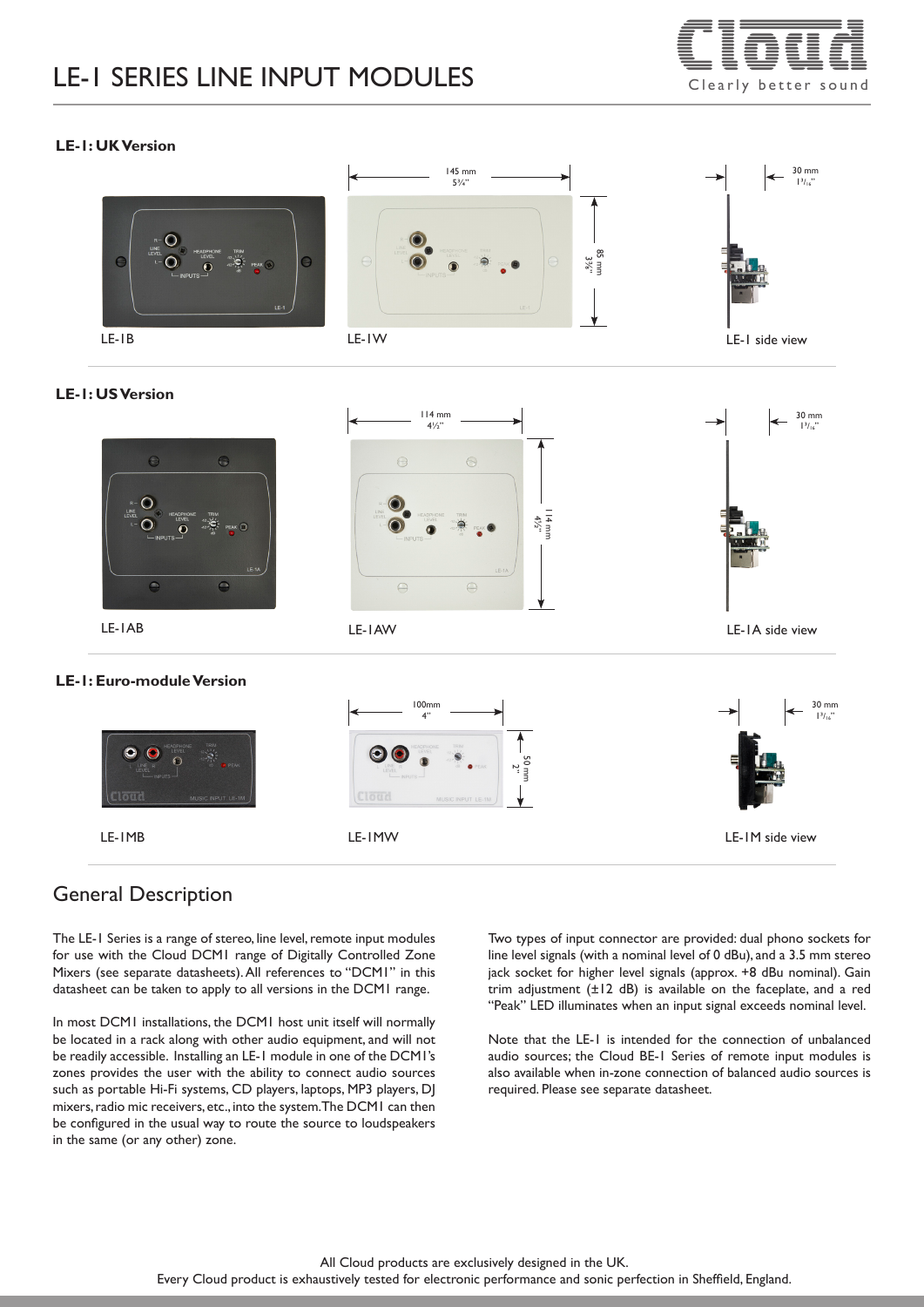

#### Versions

Six versions of the LE-1 are available; they are electrically identical and differ only in style and appearance. Versions available are:

- LE-IW to fit UK back boxes, white finish
- LE-1B to fit UK back boxes, black finish
- LE-1AW to fit US back boxes, white finish
- LE-1AB to fit US back boxes, black finish
- LE-1MW 100 x 50 mm Euro-module, white finish
- LE-1MB 100 x 50 mm Euro-module, black finish

## **Connections**

The LE-1 is exceptionally simple to install, as it connects to one of the DCM1's Extension Ports with a single screened Cat 5 cable using standard shielded RJ45 connectors at each end. The Cat 5 cable carries DC power as well as balanced stereo audio.

The DCM1 has four dedicated Extension Ports for connection of remote input modules. (These are alternative connections to the DCM1's Line Inputs 1 to 4; all the Line Inputs are also available on pairs of phono (RCA) sockets.) Any or all of the Extension Ports may be used for LE-1s; note that when in use, the Line Input must be dedicated to the LE-1, and the corresponding phono sockets on the DCM1 rear panel should not be used for connecting additional equipment (see fig.1).

A second "Link" connector is provided on the LE-1 to permit multiple modules to be "daisy-chained" together, to provide insert points at different locations to the same Line Input. Signals applied to modules wired in this way will be summed together to the DCM1

The LE1-W and LE-1B mount into a standard dual-gang UK-style electrical back box; the LE-1AW and LE-1AB mount into a standard dual-gang US-style box. The LE-1MW and LE-1MB are "Media" versions: 100 mm x 50 mm Euro-modules, which can be fitted into either UK or other European back boxes with the appropriate mounting frame.

Line Input to which the "last" LE-1 in the chain is connected. An internal gating circuit on each module automatically disables the audio circuitry on any chained modules which are not in use, to minimise noise contribution. Chained modules will be treated as a single line input at the DCM1 (see fig.2).

Note that LE-1 input modules (unbalanced sources) may be freely intermixed with BE-1 input modules (balanced sources) in such a chaining arrangement.

LE-1s are powered from the DCM1 to which they are connected, and each takes 22 mA at +12 V and -12 V. In the vast majority of installations, the DCM1 will have ample spare power capacity for several LE-1s. Note that the DCM1 is capable of powering other active accessories, such as other types of remote input module, or paging microphones. If these accessories form part of the system, the "spare" current available from the DCM1's ports will be reduced. Full details are provided in the DCM1's documentation.

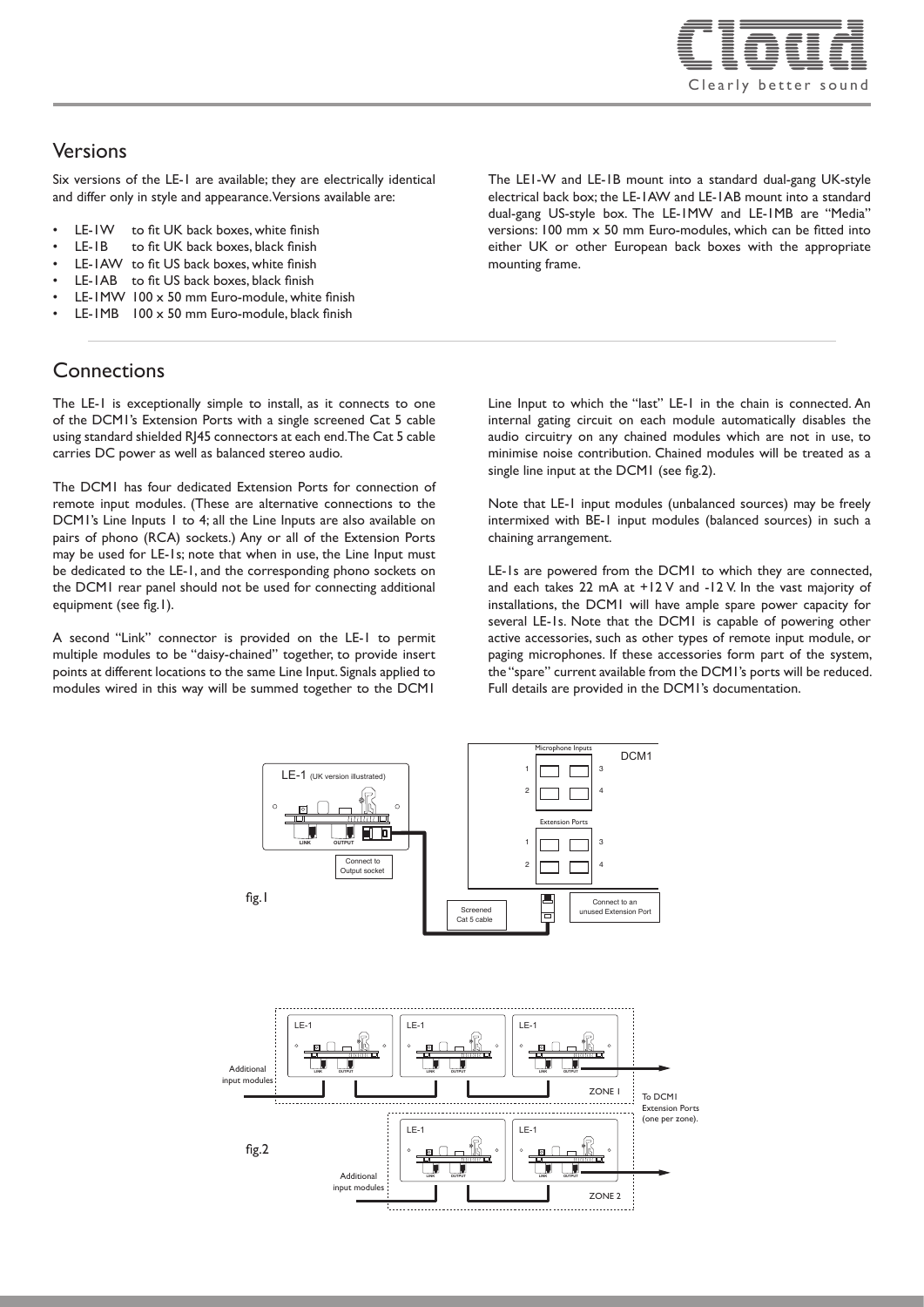

## System Example



In the system shown, a DCM1 is used to route a variety of audio sources to three zones. Each zone has a CDR-1 remote control plate installed, to allow the users in each area to select the audio source and control the volume locally.

Zones 1 and 3 each have one LE-1 remote input module installed, while Zone 2 has two. Zone 1's LE-1 is connected to Extension Port 3 on the DCM1; Zone 2's LE-1s are daisy-chained together and connected to Extension Port 2, and Zone 3's LE-1 is connected to Extension Port 4. Note that the Extension Ports used need have no numerical relationship to the zone outputs.

Any portable audio source connected to the LE-1 in Zone 1 will now be available to any zone in the system as Line Input 3; though in all likelihood it would normally be routed only to Zone 1, where it is fitted. The routing is made in the normal way using the DCM1's front panel display and controls, or may be selected from the CDR-1s installed throughout the system, if they have been enabled to do so. In the same

manner, audio sources connected to either of the LE-1s in Zone 2 are selectable throughout the system as Line Input 2, and the LE-1 in Zone 3 as Line Input 4. The DCM1 permits Line Inputs to be renamed, so these sources could appear in the displays as e.g., "ROOM 1 INPUT".

The example also shows four "fixed" music sources connected to Line Inputs 5 to 8; these sources would probably be installed in the same location as the DCM1 itself. These sources would also be available to any or all of the zones (unless barred from selection in particular zone(s) by the DCM1's Input Enable function).

## Architect's and Engineer's Specification

An optional remote input module shall be available for the Cloud DCM1 range of Digitally Controlled Zone Mixers, and the module shall be compatible with all versions in the range. The module shall be provided with IN and OUT R|45 connectors to permit connection to the DCM1 host unit and other similar input modules via screened Category 5 data cable.

The remote input module shall allow the connection of a stereo unbalanced audio source; both phono (RCA) connectors and a 3.5 mm dia. 3-pole jack shall be accessible from the front of the module. The phono inputs shall be capable of accepting signals with a nominal level of 0 dBu, and the jack input signals with a nominal level of +8 dBu. A control of the preset type shall be provided to permit adjustment of the input gain of ±12 dB. An LED shall illuminate when the nominal signal level is reached or exceeded.

The remote input module shall be available in versions suitable for fitment in standard UK or US dual-gang back boxes. There shall also be a version with a front panel measuring 100 mm x 50 mm suitable for mounting in standard Euro-style modular mounting frames. The modules shall be available in a choice of finishes.

The remote input modules shall be the Cloud LE-1W (UK version, white finish), the Cloud LE-1B (UK version, black finish), the Cloud LE-1AW (US version, white finish), the Cloud LE-1AB (US version, black finish), the Cloud LE-1MW (Euro-module, white finish) and the Cloud LE-1MB (Euro-module, black finish).